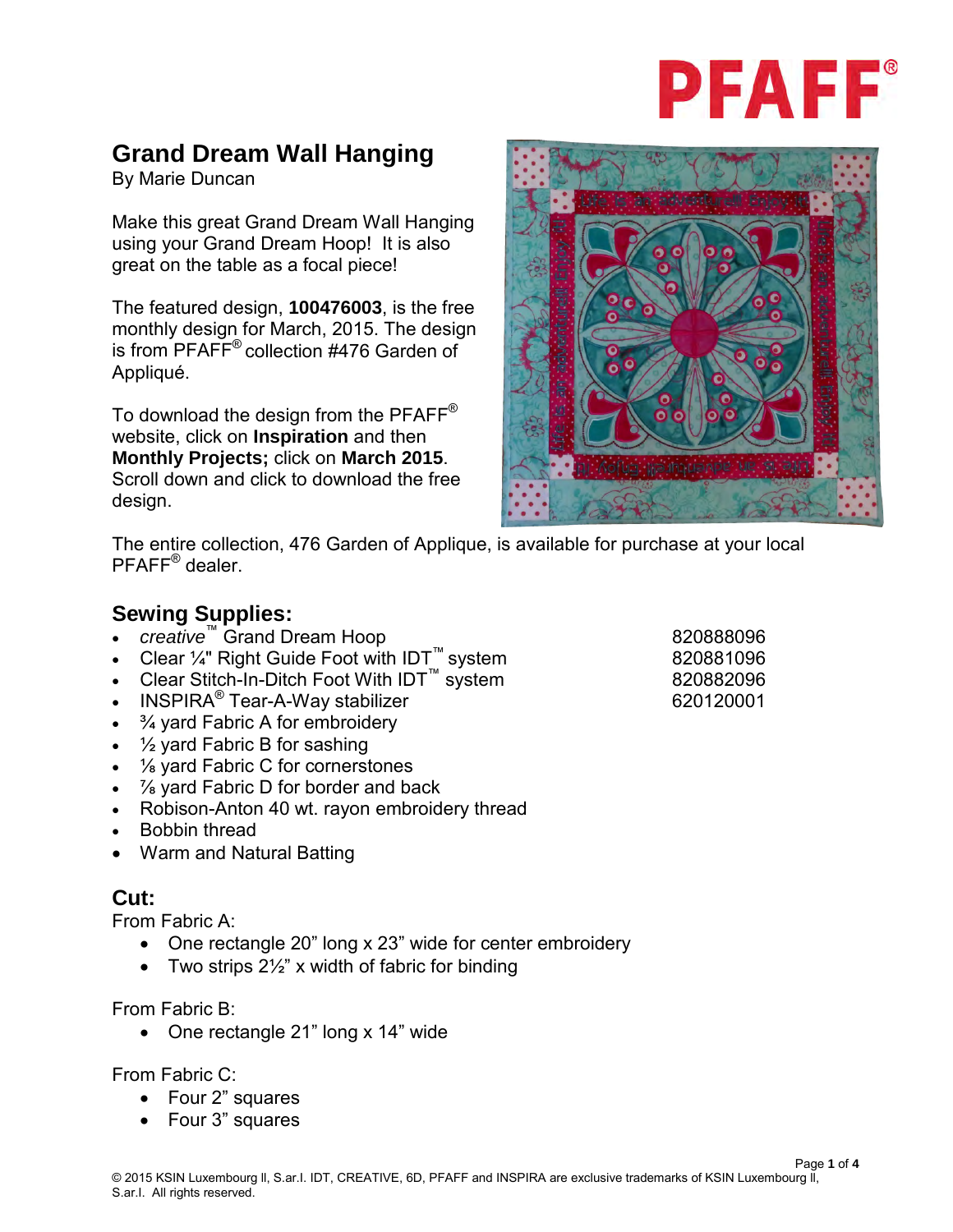

From Fabric D:

- Four strips 17" long x 3" wide for outer borders
- One 22" square for backing

From batting:

• One 22" square

### **Embroider:**

- 1. Toggle to **Embroidery Mode** .
- 2. Touch **Select Hoop** and choose *creative***™ Grand Dream Hoop 360x350**.
- 3. Load design **100476003.vp3**.



- 4. Following the instructions in the PDF that accompanies the design, embroider the design on Fabric A with tear-a-way stabilizer behind.
- 5. Cut the finished embroidery down to  $14\frac{1}{2}$ " square.

#### **Create the letters:**

- 1. Open **6D™ Embroidery**.
- 2. Click on the **View tab**.
- 3. Select Change Hoop
- 4. Change to the **360 x200** *creative***™ Deluxe Hoop**.
- 5. Click on the **Letter Tab**.
- 6. Select **Placid 10-45mm**.
- 7. Set the size to **18mm**.
- 8. Type in, **Life is an adventure!!! Enjoy it!**.
- 9. Click on **Apply**.
- 10.Click on the **Home Tab**.
- 11.Click twice on **Rotate 45** .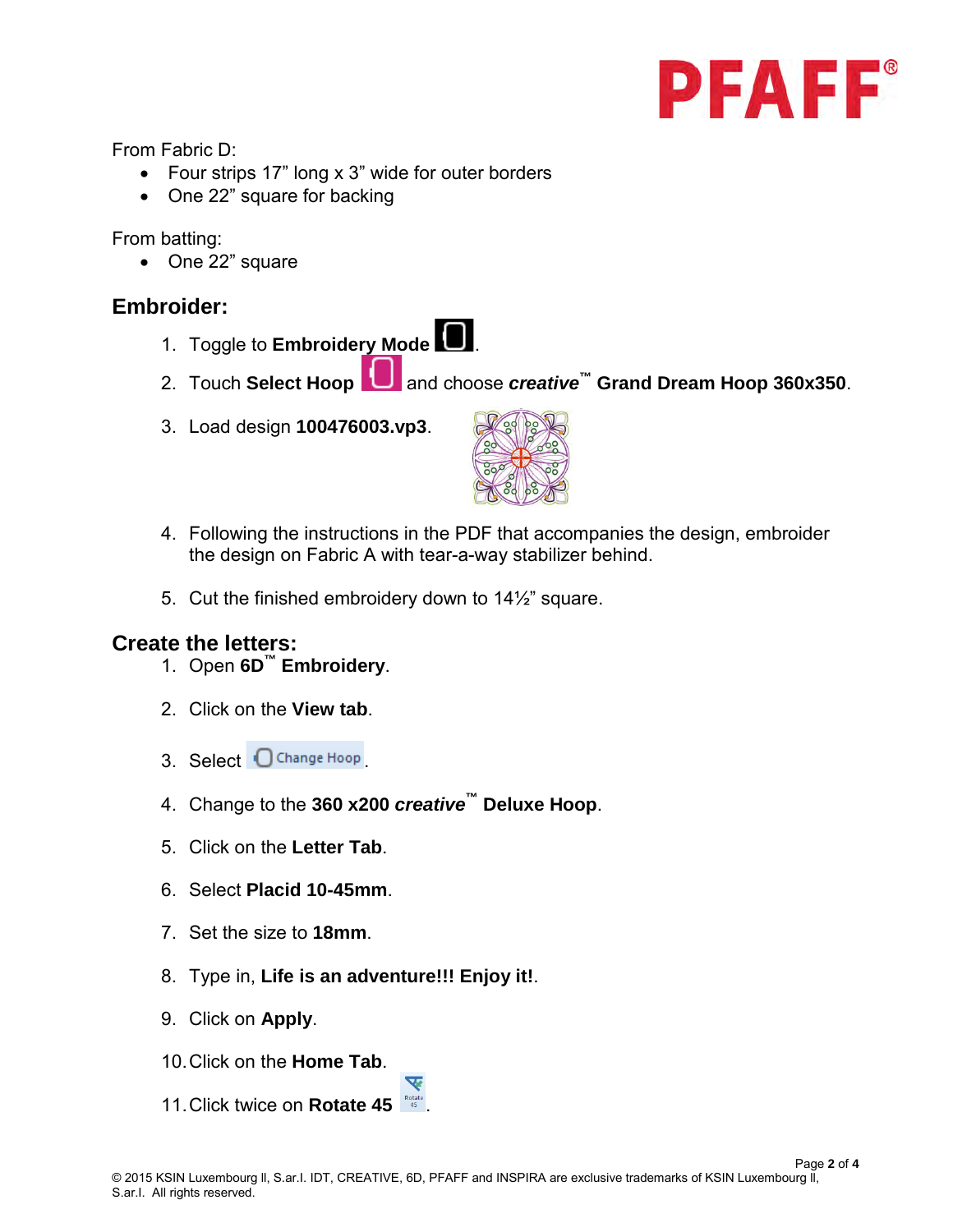

- 12.Drag the words to the far right hand side of the hoop.
- 13. Click on **Duplicate F**<sup>Duplicate</sup> three times.
- 14.Space the lines of text equally across the hoop as shown.
- **15. Click Combine and Combine All <b>All Combine Selected**
- 16. Click **ColorSort** ... ColorSort
- 17.Click **Export** . Send the design to your machine.
- 18.Hoop Fabric B with Tear-A-Way stabilizer in your 360 x 200 *creative*™ Deluxe Hoop.

Combine ville 11

Combine All

- 19.Thread with Robison-Anton 40 wt. rayon embroidery thread on top and bobbin thread in the bobbin.
- 20.Embroider the text.
- 21.Cut the embroidered piece into four 2" x 14½" strips; make sure the words are centered on the strip.
- 22. Toggle to **Sewing Mode**
- 23.Select stitch **1.1.1** .
- 24.Snap-on your Clear ¼" Right Guide Foot and engage the IDT™ system.
- 25. Sew a 2" square of Fabric C to each end of two of the text strips. These will be the top and bottom strips.
- 26.Press all seam allowances to one side.
- 27. Sew the remaining text strips on each side of the embroidered center. Press.
- 28.Add the sashings with cornerstones to the top and bottom of the embroidered center. Make sure the text is facing away from center on all four sides.
- 29.Repeat steps 25-28 with the 3" strips and squares.
- 30.Layer with batting and backing, centering the embroidered front on the batting.

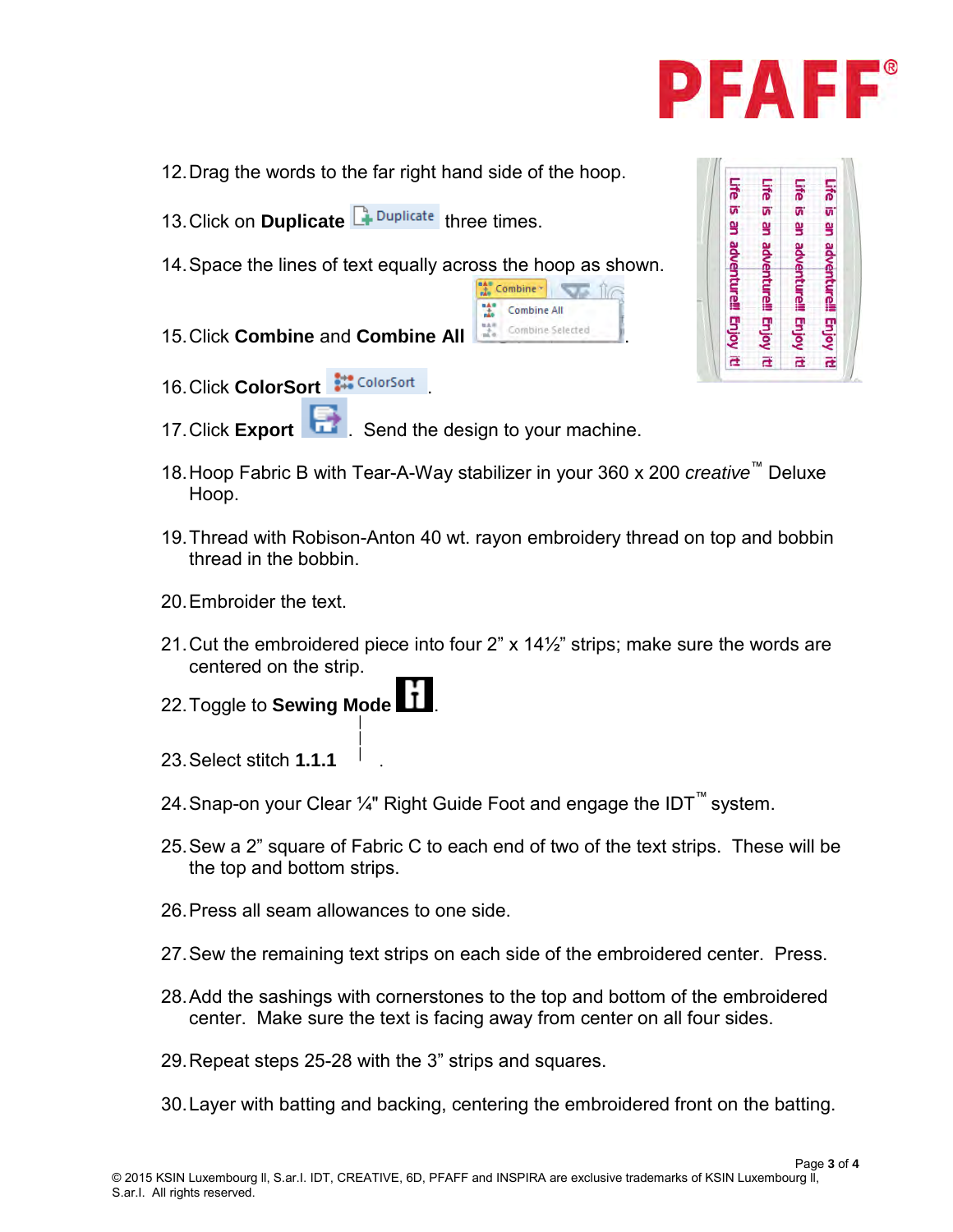

- 31.Snap-on your Clear Stitch-In-Ditch Foot and engage the IDT™ system.
- 32.Stitch in the ditch of all the strips.
- 33.Sew the binding strips end to end to form one long strip. Press in half, lengthwise.
- 34.Bind your wall hanging and enjoy!!!!